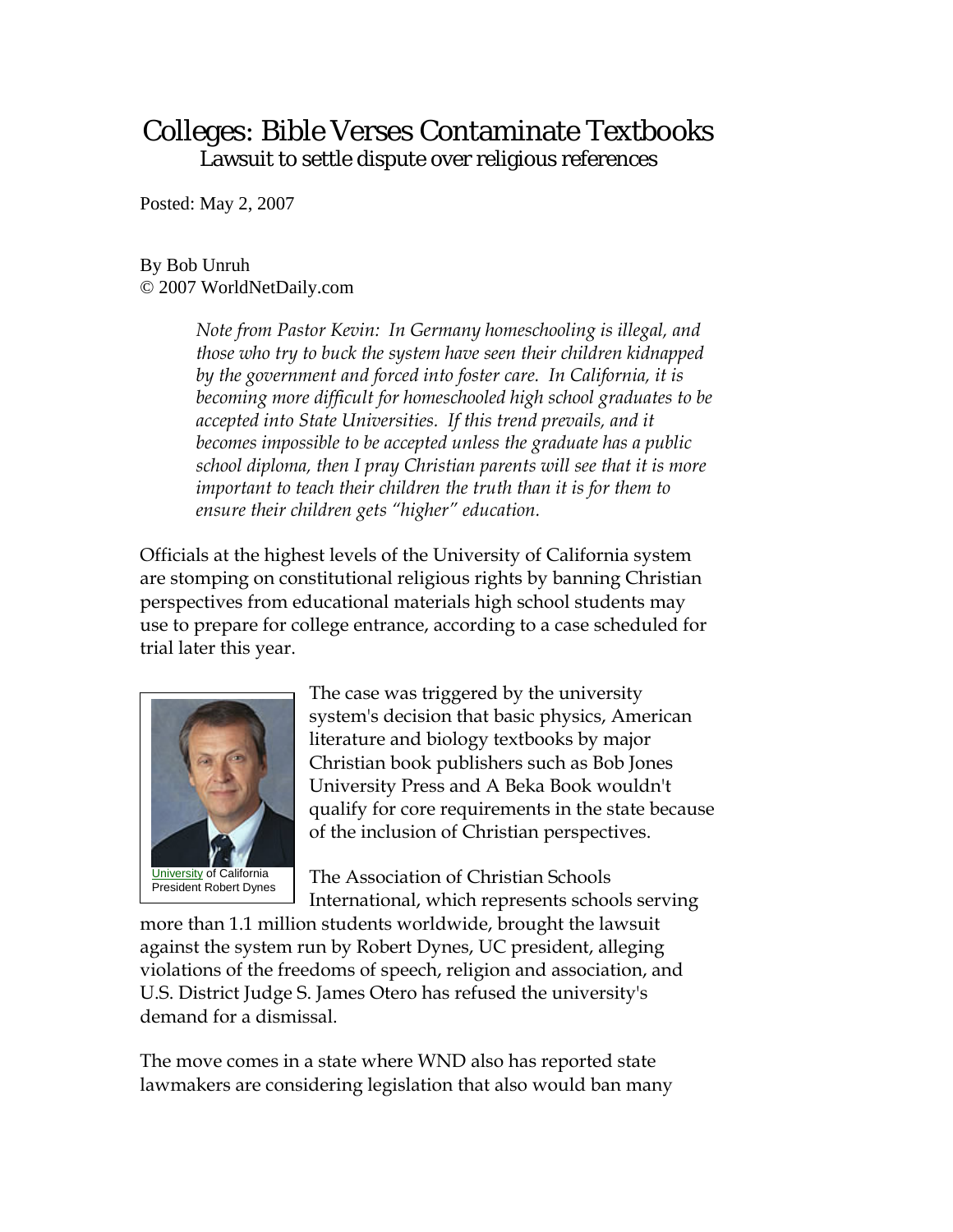Christian perspectives from public schools as well. The plans would forbid anything that "reflects adversely" on the homosexual lifestyle, so any statement regarding the Bible's condemnation of that lifestyle choice as sinful would be an offense. Even "mom" and "dad" could be banned under the proposal.

The judge said in the Christian school case that the rejection by university officials of several school texts is the issue. "If in fact such rejection is based on Defendants' discrimination of Plaintiffs' applications solely because of the religious viewpoints … such action would run afoul of the limits of Defendants' freedom to determine its admissions policies."

At issue is a new and apparently standardized policy implemented by the UC system – and copied by California State officials – that rejected textbooks that addressed such subjects as literature and biology, but also included a Christian perspective.

The university's action creates issues for students in any schools using those texts, because without state system approval of the core classes during a high school education, students have little or no chance of being accepted to attend the university system.

The lawsuit alleges that the school is discriminating against Christians and the Christian viewpoint, because while a literature text with a Christian viewpoint was disallowed, "Gender Roles in Literature," "Feminine Perspectives in Literature," "Literature from the 60's Movement" and "Gender, Sexuality, and Identity in Literature" all were approved.

Burt Carney, an executive with the school association, said he's met with officials for the university system, and was told that there was no problem with the actual facts in a BJU physics textbook that was disallowed.

In fact, an ACSI report said, UC officials confirmed "that if the Scripture verses that begin each chapter were removed the textbook would likely be approved…"

"It's egregious how they are treating Christian schools in California," Carney told WND. "They are basically saying that any textbooks that include overt Christian content or themes, they're going to reject it automatically."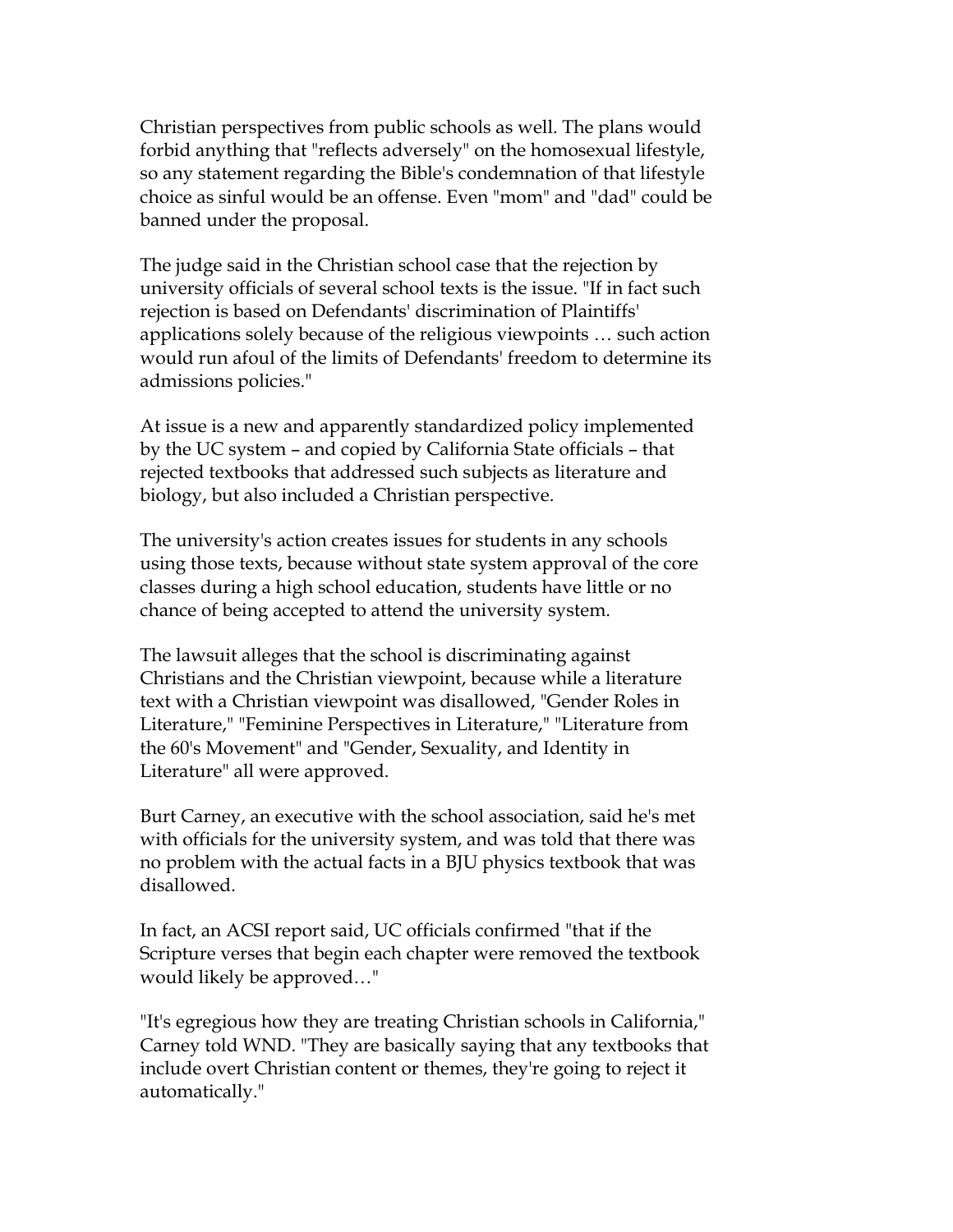"Here's the very university that talks about academic freedom," he said. "It's very discriminating. They don't rule against Muslim or Hindu or Jewish [themes} or so forth, only those with a definite Christian theme."

UC officials returned WND's call asking for comment, but then said they couldn't answer specific questions about the issue.

Spokesman Alfred White said he would refer WND to someone who could respond, and then spokesman Ricardo Vasquez told WND he would have someone else call.

He was able to confirm that some courses are approved as elective although they don't qualify for core requirements. However, he could not explain why "Gender Roles in Literature" was endorsed to fulfill core requirements but "American Literature" including a Christian perspective was rejected completely.

Carney said the trial is expected to take place in federal court in Los Angeles in November.

In an [online](http://worldnetdaily.com/news/article.asp?ARTICLE_ID=55480) statement about the case, UC officials said the books in question "were reviewed by faculty who concluded they did not meet UC's guidelines."

"The question the University must confront in reviewing these texts is not whether they have religious content, but whether they provide a comprehensive view of the relevant subject matter, reflecting knowledge generally accepted in the scientific and educational communities…" it said.

ACSI said that is exactly the point.

It quotes a memo from Roman Stearns, special assistant to the director of admissions, providing standard language to reject textbooks from Bob Jones University Press or A Beka Books:

"In establishing and implementing the 'a-g' subject area requirements, UC faculty's main interest is that students entering the University are well prepared to be successful at UC. The content of the course outlines submitted for approval is not consistent with the *viewpoints* and knowledge generally accepted in the scientific community. As such, students who take these courses may not be well prepared for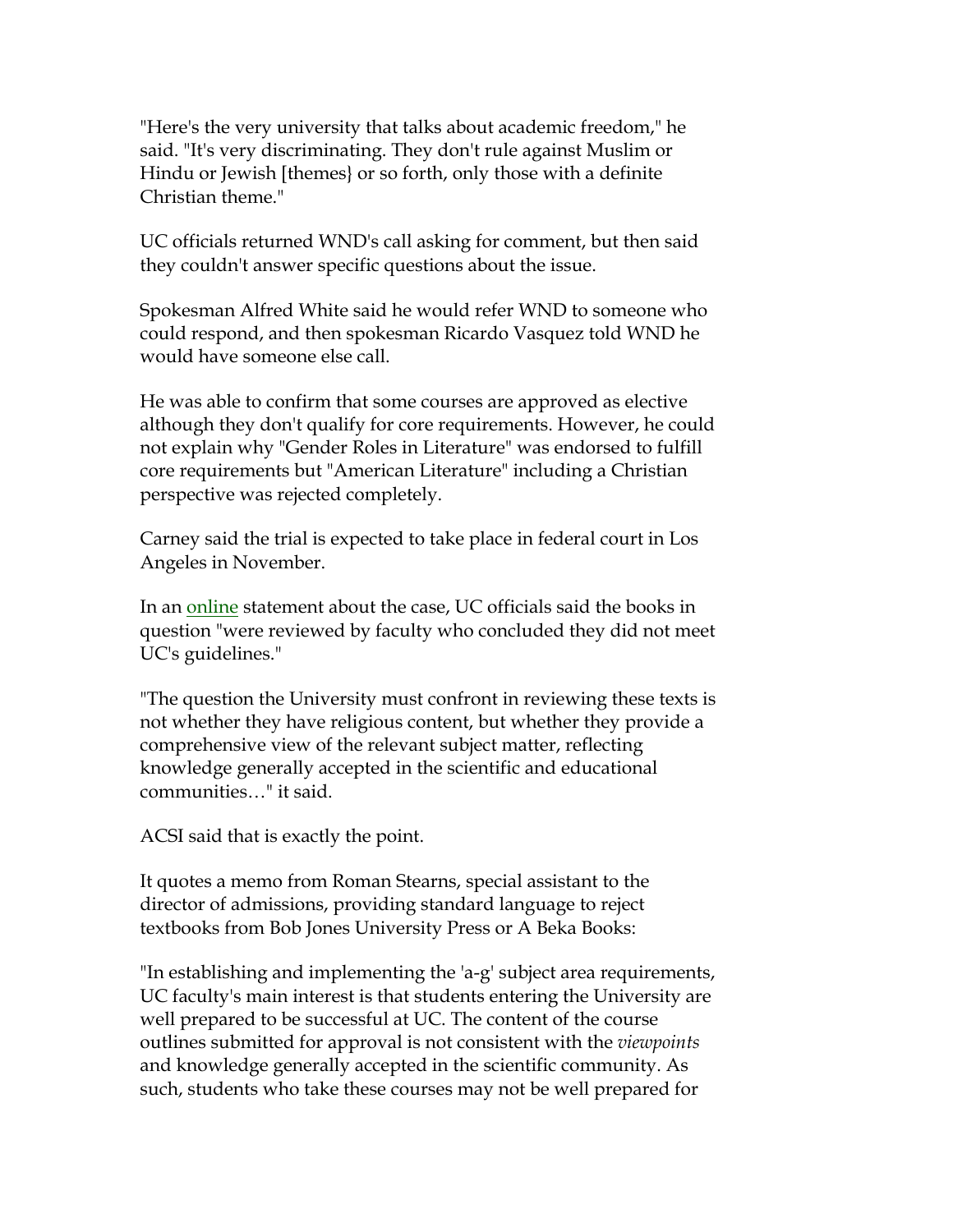success if/when they enter science courses/programs at UC."

The university's position paper on that issue appeared to back off its earlier written statement, saying that it wants to assure that the courses "include appropriate subject-matter content" so that incoming students are "conversant with accepted educational and scientific content and methods."

The lawsuit said the students in Christian schools "hold a viewpoint and religious faith that they should present and study not only all standard subject matter in science, but in addition their Christian viewpoint."

The court documents show that ACSI noted the state of California "has agreed that in public and private schools, students do not have to accept everything that is taught, and cannot be required to hold a state-prescribed viewpoint."

"Dogma is a system of beliefs that is not subject to scientific test and refutation…," the state guidelines propose.

"Plaintiffs support, and do not object to, understanding the major strands of scientific thought, methods, facts, hypotheses, theories, and laws," ACSI said in its filings. "Their constitutional rights are abridged or discriminated against when they are told that the current interpretation of scientific method must be taught dogmatically, and must be accepted by students, to be eligible for admission to University of California institutions."

ACSI cited courses such as "Industrial Poetry," "Islam," "Modern History of Women in Science," "The Art of Protest" and "The Environmental History of Europe."

"Defendants obviously routinely approve courses with a narrow or specialized focus, including the influence of nearly every imaginable group on history (and plaintiffs believe they should evenhandedly approve such courses), but disapproved 'Christianity's Influence on American History' as 'focus too narrow/too specialized,'" ACSI said.

"Special Providence: American Government," was rejected, but India history, Mexican history, Irish history and Jewish history were endorsed, ACSI noted.